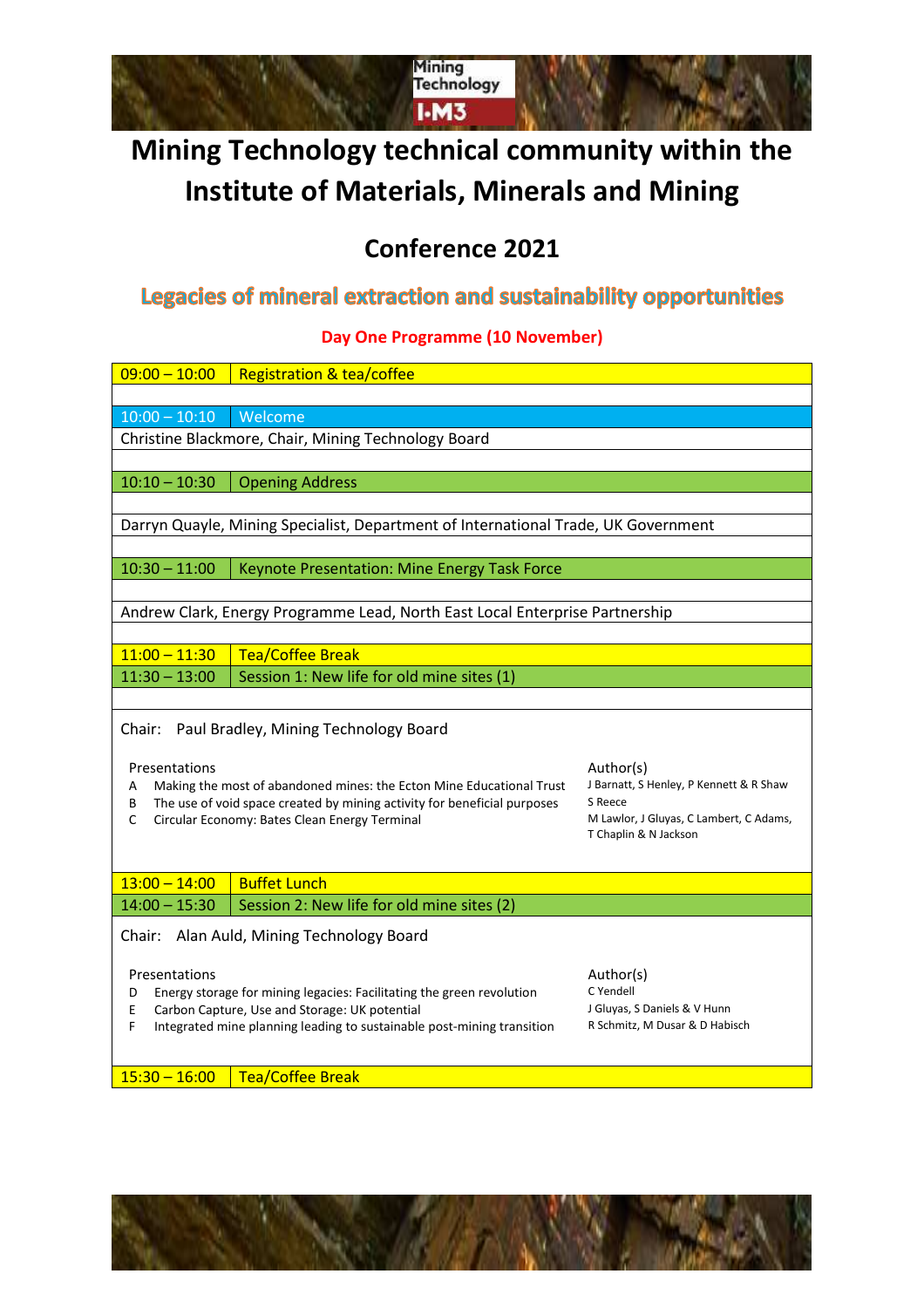

### $16:00 - 17:45$  Session 3: An international commentary Chair: Liz Mayes, Chief Executive, The Common Room Presentations Author(s) G Managing legal risks in mining projects: Lessons learned from the International Arbitration of Disputed Mining Projects L de Germiny & E McConaughey H Legacies of mining in community perception: Recognition and reconstruction in mine reopening A Cisneros I Developing and sustaining competence in safety critical roles K Sabin J Sustainable nickel for a low carbon future A Oxley 19:00 **Buffet Supper & Entertainment (Ashington Colliery Brass Band)** Compère: Norman Jackson

#### **Day Two Programme (11 November)**

| $08:00 - 08:45$                                                                                                                                       | <b>Registration &amp; tea/coffee</b>                                                                                                                                                                        |                                                                                                                                                                                                          |  |  |
|-------------------------------------------------------------------------------------------------------------------------------------------------------|-------------------------------------------------------------------------------------------------------------------------------------------------------------------------------------------------------------|----------------------------------------------------------------------------------------------------------------------------------------------------------------------------------------------------------|--|--|
|                                                                                                                                                       |                                                                                                                                                                                                             |                                                                                                                                                                                                          |  |  |
| $08:45 - 08:50$                                                                                                                                       | Welcome                                                                                                                                                                                                     |                                                                                                                                                                                                          |  |  |
| David Seath, Mining Technology Board                                                                                                                  |                                                                                                                                                                                                             |                                                                                                                                                                                                          |  |  |
|                                                                                                                                                       |                                                                                                                                                                                                             |                                                                                                                                                                                                          |  |  |
| $08:50 - 09:10$                                                                                                                                       | J F Tunnicliffe Medal                                                                                                                                                                                       |                                                                                                                                                                                                          |  |  |
|                                                                                                                                                       | John Tunnicliffe, Past President, IMinE                                                                                                                                                                     |                                                                                                                                                                                                          |  |  |
|                                                                                                                                                       |                                                                                                                                                                                                             |                                                                                                                                                                                                          |  |  |
| $09:10 - 10:40$                                                                                                                                       | Session 4: Mine water management                                                                                                                                                                            |                                                                                                                                                                                                          |  |  |
| Jon Gluyas, Executive Director, Durham Energy Institute<br>Chair:                                                                                     |                                                                                                                                                                                                             |                                                                                                                                                                                                          |  |  |
| Presentations<br>К<br>L                                                                                                                               | Mine Water: A potentially important heat source<br>Research and innovation opportunities for mine water and heat storage<br>at the UK Geoenergy Observatory in Glasgow                                      | Author(s)<br>N Jackson & C Adams<br>A Monaghan, V Starcher, H Barron,<br>F Fordyce, H Taylor-Curran, R Luckett,<br>K Shorter, K Walker-Verkuil, J Elsome,<br>O Kuras, C Abesser, R Dearden &<br>M Spence |  |  |
| A Mellor, L Wyatt, A Moorhouse,<br>Coal mine water management: Improving approaches through evidence<br>м<br>C Satterley & I Watson<br>and experience |                                                                                                                                                                                                             |                                                                                                                                                                                                          |  |  |
| $10:40 - 11:10$                                                                                                                                       | <b>Tea/Coffee Break</b>                                                                                                                                                                                     |                                                                                                                                                                                                          |  |  |
| $11:10 - 12:40$                                                                                                                                       | Session 5: New life for old mine sites (3)                                                                                                                                                                  |                                                                                                                                                                                                          |  |  |
| Charlotte Adams, Commercial Manager, The Coal Authority<br>Chair:                                                                                     |                                                                                                                                                                                                             |                                                                                                                                                                                                          |  |  |
| Presentations<br>N<br>O<br>P                                                                                                                          | Glenmuckloch Energy Project<br>The changing societal and environmental expectations: Implications and<br>impacts for the mining industry<br>Breathing new life into abandoned mines: The Robominers Project | Author(s)<br>A Wilson<br>P Bradley<br>L Lopes, B Bodo, C Rossi, G Stasi,<br>S Henley, V Correia,<br>A Kot-Niewiadomska, J Aaltonen,<br>N Sifferlinger, N Zajzon, G Zibret &<br>M Kruusma                 |  |  |
|                                                                                                                                                       |                                                                                                                                                                                                             |                                                                                                                                                                                                          |  |  |